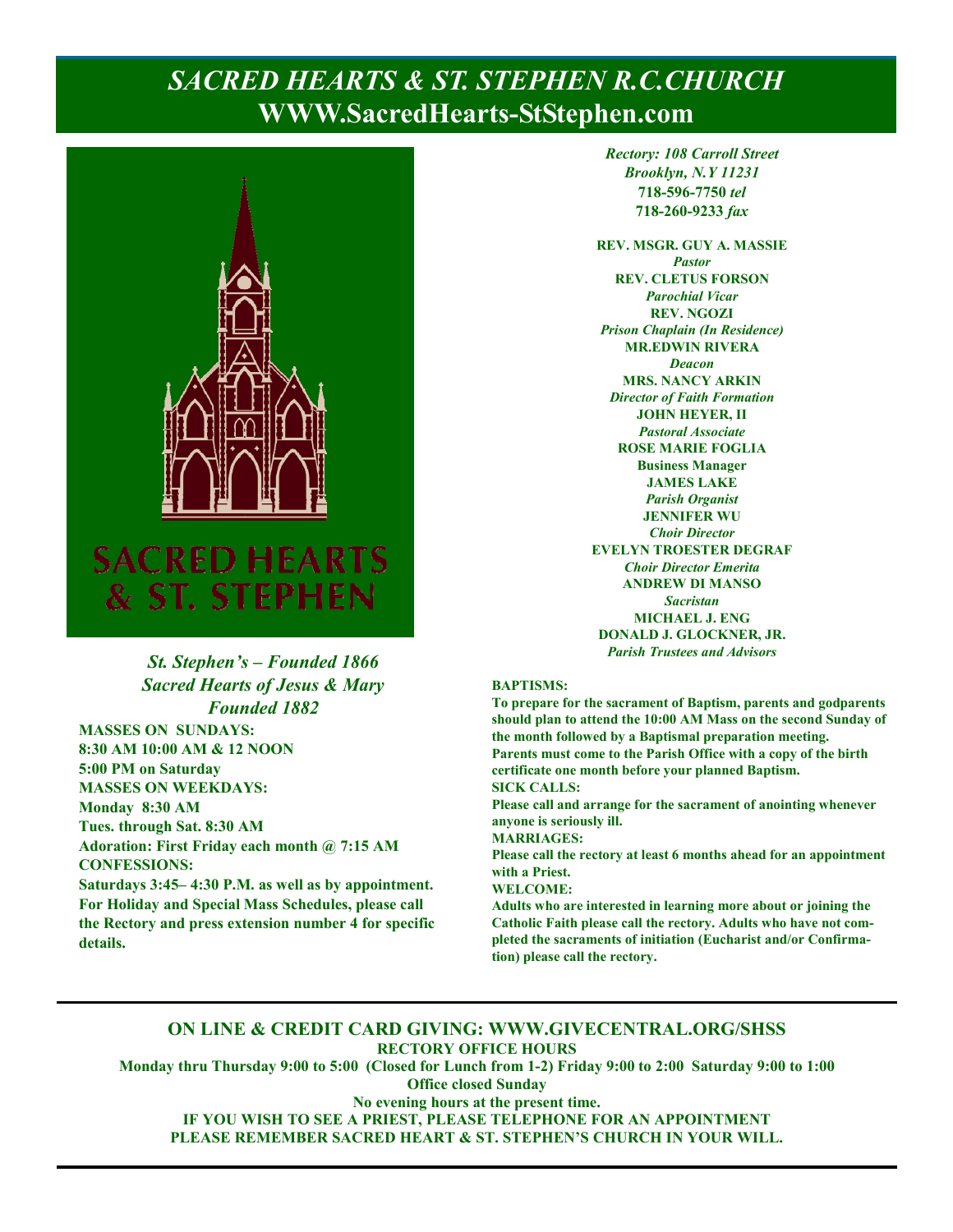

- MON. JANUARY 24, 2022 8:30 Masi, Valentino & Orsino Family
- TUE. JANUARY 25, 2022 8:30 DellaPorte & Lagana Families BY: Catherine & Family
- WED JANUARY 26 2022 8:30 Mary Ann Tabeek Anniversary Remembrance BY: Her Sister Gertrude
- THURS. JANUARY 27, 2022 8:30 Mary Ann Tabeek Birthday Remembrance BY: Her Sister Gertrude
- FRI. JANUARY 28, 2022 8:30 Mary & John Lazzati BY: Their Family
- SAT. JANUARY 29, 2022
- 8:30 In Honor of the Holy Spirit for the Parish
- 5:00 Maria Grazia & Salvatore DiFilippo BY: The Reca Family
- SUN JANUARY 30, 2022
- 8:30 Louis DiSchiavi
- BY: Palma
- 10:00 Neil Colella
- BY: Loving Family Noon Libby Ruggiero
	- BY: Terri Scotto



#### FINANCIAL INFORMATION

Sunday Collection 1/16 \$ 1,681.00 \*Envelopes & cash On Line Donations \$2,665.50 Total Sunday 1/16 \$4,346.50 Annual Weekly Expenses\*\*\$14,325.00 Difference: \$ 9,978.50 \*\*Total annual expenses divided by 52 weeks

**The 2021 Annual Catholic Appeal supports the mission**  Annual Catholic of our parish and the **daily work of the Appeal 2021 DIOCESE OF BROOKLYN Church in Brooklyn** 

**and Queens in ways no one parish can accomplish alone by supporting the following ministries:** 

- **Catholic Youth Ministry Initiative**
- **Catholic Charities**
- **Hospital, College & Prison Chaplains**
- **Diocesan Vocations Office**
- **Catholic Migration Services**
- **Office of Faith Formation**
- **Bishop Mugavero Residence for infirmed clergy**
- **Futures in Education Scholarship Foundation**

**All donations made to the ACA above our Parish Goal are returned directly back to our parish for operations and improvements.** 

## **BOOK CLUB**

**Please join us on Monday, February 7th @ 7:00 PM in the Parish House. We will be discussing FRESH WATER FOR FLOWERS by VALERIE PERRIN.** 

> **All are welcome! We hope to see you there!**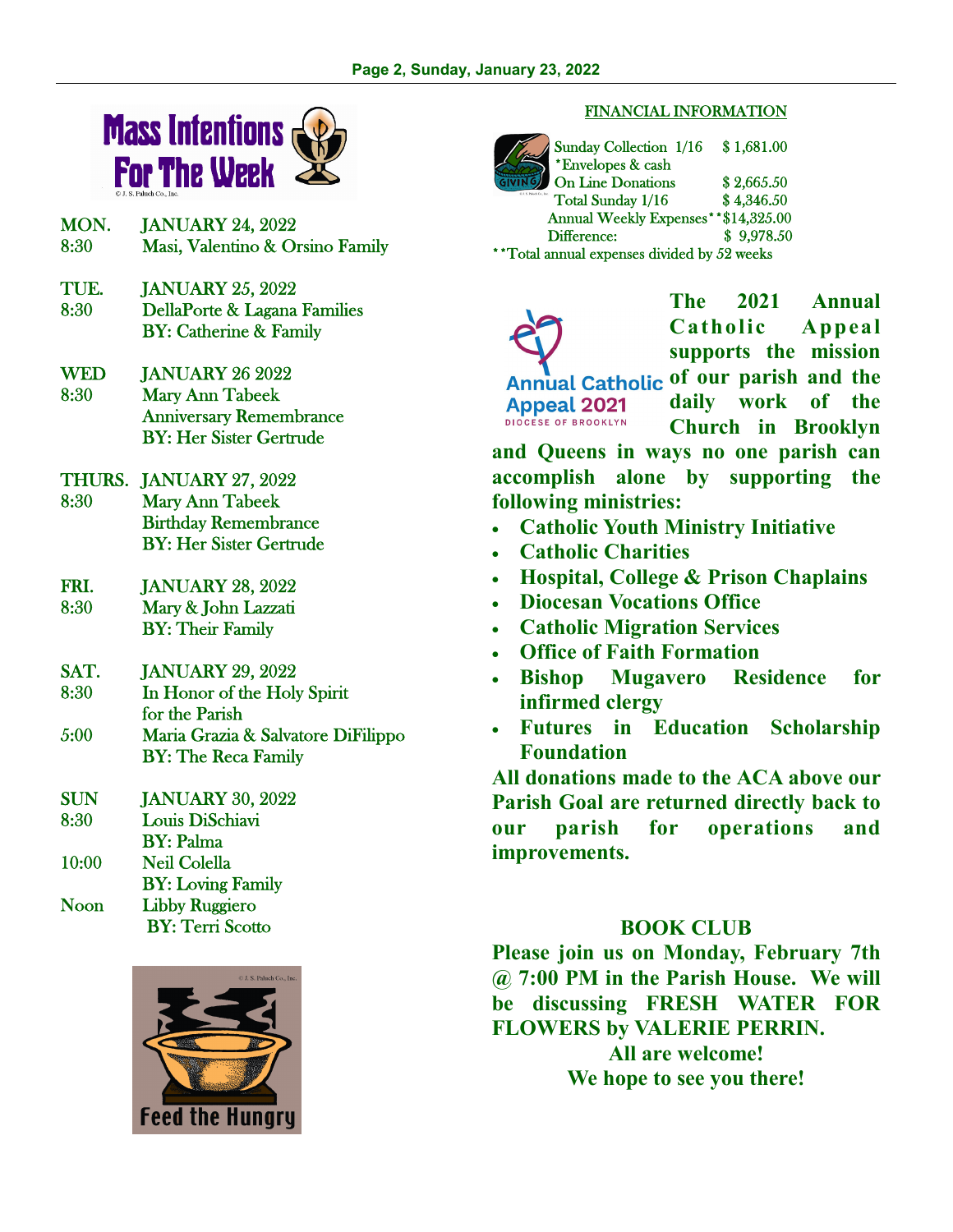

Please remember in your Pray prayers the members of our For parish and community who Paluch Co., Inc. **are** ill, hospitalized or in

nursing home care, most especially: Jonelle Bernardo, Helena Rolla Brad Hatry Gertrude Zagarella Michelle Laquercia Irene Balen Judith DeArmen John Nigro Judith Miller Salvatore Salerno Diane Barchuk Addy Wardrope Carol DeMairo Anthony Gambardella Anthony Tilocca Anthony Turco Roe Gambardella Elizabeth Foley Ann Curcuru Dora Zanzonico Lamar McNabb Louis D'Angelo Carol Montelbano Gina Salta Anthony Manfre Celeste Internicola Emma Huckerby Kristin Quail Louann Gambardella Robert Janicke Dominick Aiello, Jr. Mark Carles Erica Concino Bernadette Janicke Susan Hannan Evan Marra Hector Jimenez Darren Munio Abigail Memmesheimer Sophia Rotunno Philip Saraceno Vittorio Di Turi Maria Anjelica Patino Laquercia



**Our Church is open each Wednesday from noon until 2:00 PM for private prayer. You are encouraged to stop by** 

**for this quiet time with the Lord.** 



**We hope to see you there!** 

**Tax letters will be mailed to all parishioners shortly. Any parishioner who donated to our parish in the year 2021 whether on line, in person or by mail, will receive this** 

**letter. Please give the letter a chance to reach you as you know the mail delivery in our area leaves much to be desired.** 

**Thank you for your kindness, generosity and support of this great parish. We are grateful for all you do to help sustain us.** 



**If you wish to remember a loved one or have a devotion to a particular saint, annual memorial candles are available at the Rectory. These candles remain lit** 

**for one year at a cost of \$100.00 per year ( first time cost is \$110.00 to cover the expense of the plaque) They can be placed by any Saint in our Church and a personalized plaque with the inscription of your choice may be affixed to the candle. If you are interested or have any questions regarding these candles, please call the Rectory and speak to Rose Marie Foglia, Monday through Thursday from 9:00 AM to 4:00 PM. We will be happy to help you.** 



**Are you being called to become** 

**more involved in our Parish Community? All are welcome to join one of our ministries. We welcome all! Share your time, talent and treasure with us. For more information, see Msgr. Massie or one of our staff members present at the various masses. You may also call the Rectory and we will be happy to assist you.**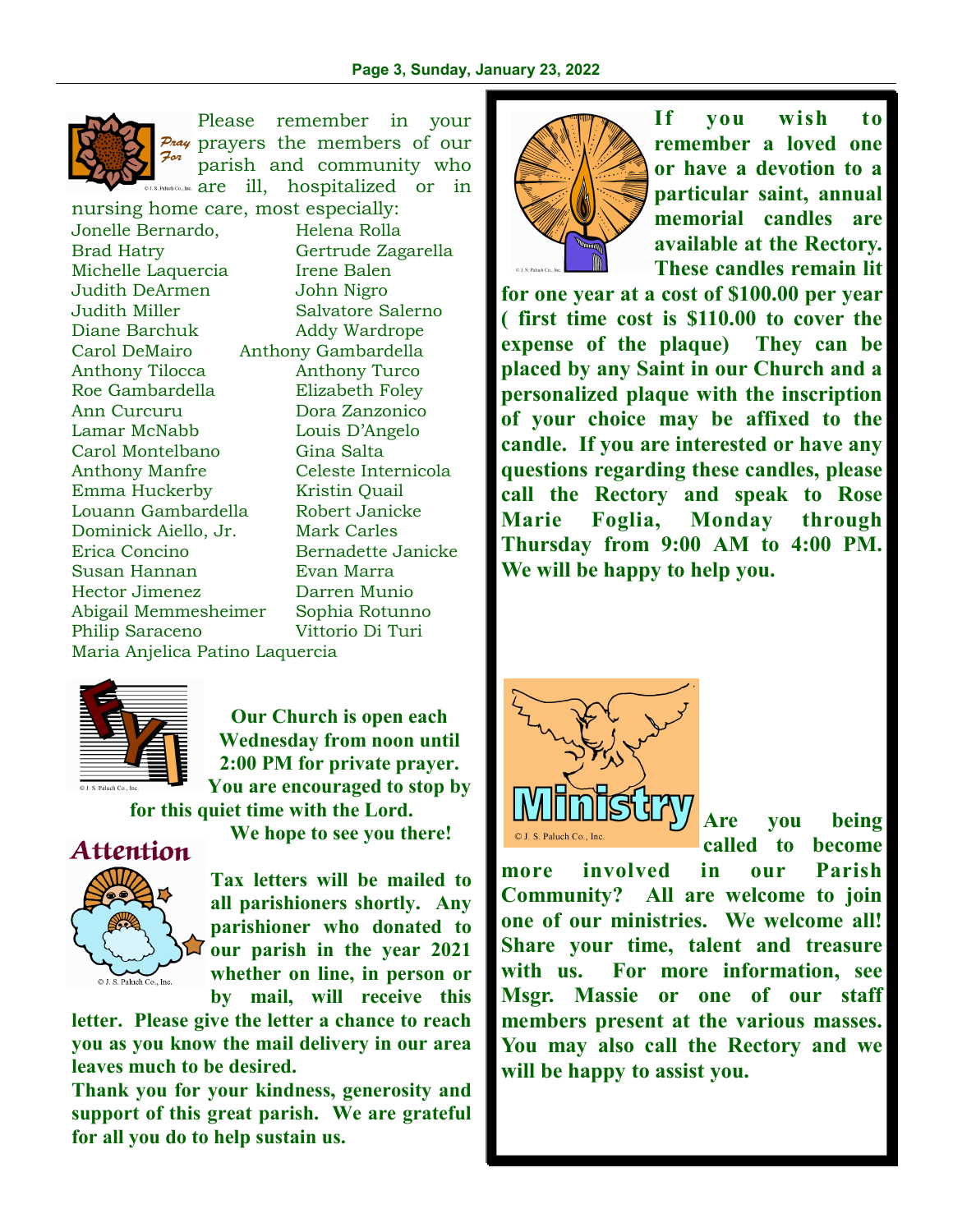## From the Pastor



**Dear Parish Community:** 

 **Today the first reading from the Book of Nehemiah and the Gospel reading point to the spiritual and temporal realities of living in the spirit. Nehemiah is concerned with material realities of the City of Jerusalem and the reconstruction of the Temple. Ezra is** 

**concerned with the rebuilding of the spirit of the people. While Nehemiah will rebuild with stones and mortar, Ezra will rebuild the spirit by proclaiming and giving the explanation of sacred texts. The second reading from Saint Paul's First Letter to the Corinthians addresses the nature of the Christian Community as the Body of Christ. The Church recognized as the Body of Christ is made up of both a spiritual and temporal reality. Christ, the Incarnation of God among us, is both human and divine. Caring for both spirit and body are complimentary not in competition. The Church universal and the local parish are both spiritual and human communities in constant need of care, change affirmation and correction.** 

 **The Book of Nehemiah tell us of the rebuilding of the city of Jerusalem after the exile. The Israelites were exiled from about 587 BC to 538 BC. This time the land and the City of Jerusalem lay in ruins. The temple which was the center and the heart of ancient Judaism was destroyed, The return of the Israelites to Jerusalem began around 538 BC to 515 BC. This was a slow and on going process. Nehemiah and Ezra were two men who played an important role in the reconstruction of the City of Jerusalem and the reconstruction of Judaism in the post exile period. Nehemiah was a Jewish layman returning to Jerusalem. He was a gifted administrator. Being a man of action, he introduced administrative reforms which made it possible to begin construction of the walls of Jerusalem. In fact, the foundations which he constructed are still existing. The wall of which we speak refers not to modern Jerusalem, but rather to the Old City. Nehemiah rebuilt the physical structure of the city.** 

 **Ezra, who we meet in the first reading, is of the priestly cast of Israel. He, like Nehemiah was a returning exile. He with his assistants, proclaims the Torah to the people. Proclaiming the Word of God to the people was done to raise their hearts and spirits to the Lord. This event seems to be Yom Kippur observance. The people are asked to recommit themselves to following the Word of God for their good and ultimately for the good of the whole community. This recommitment would come not only from their hearing the Word but from the people's knowledge of the Word. It was important for the people to understand their faith and their texts. Ezra explains the faith to the people. Ezra rebuilds the spirit of the people with the Word of God.** 

 **In the second reading from 1Corinthians, Paul calls the Church the Body of Christ. St. Paul compares the human body and its parts to the parts of the Church. The Church is made up of the people who are baptized, celebrate the Eucharist and the sacraments and live their faith in Christ Jesus. The Body of Christ is made up of many ministries. Some of the ministries are for the ordained and others for the laity. The Church is not just the priests, bishops, popes, sisters and brothers. The Church is all of us together. The Church has a deep spiritual and sacramental reality as well as a human reality. The Church is, therefore, always growing in its understanding of the Gospel as well as in need of reform and reconciliation to its Lord.** 

 **In the Gospel passage for today we read that Jesus went to the synagogue on the Sabbath. Jesus is Jewish. Jesus keeps the Sabbath. He is given the scroll to read and like Ezra, he will explain the passage. It is important for us to know and to understand our faith. Many of us simply do not know enough about our Catholicism. When asked questions about it, we cannot explain it. This results in lost opportunities to explain the faith to one who is searching. The more we know about the faith, the more we can enter into it. Faith seeks understanding. Learn your faith, defend your faith and live your faith. Fall in love with Christ present in Eucharist, in Sacred Scripture and in his people the Church.** 

 **Practical Suggestions:** 

 **Learning about the faith is one thing, being in love with Christ is something else. Love demands giving of ourselves. The Body of Christ needs people to give of themselves in service to the parish. You have talents. What holds you back? Help the church in ways that you can. Teach our children about the love of Christ. Proclaim God's Word as a lector. Assist in the distribution of communion. Help to create the environment for prayer as decorators and cleaners.**